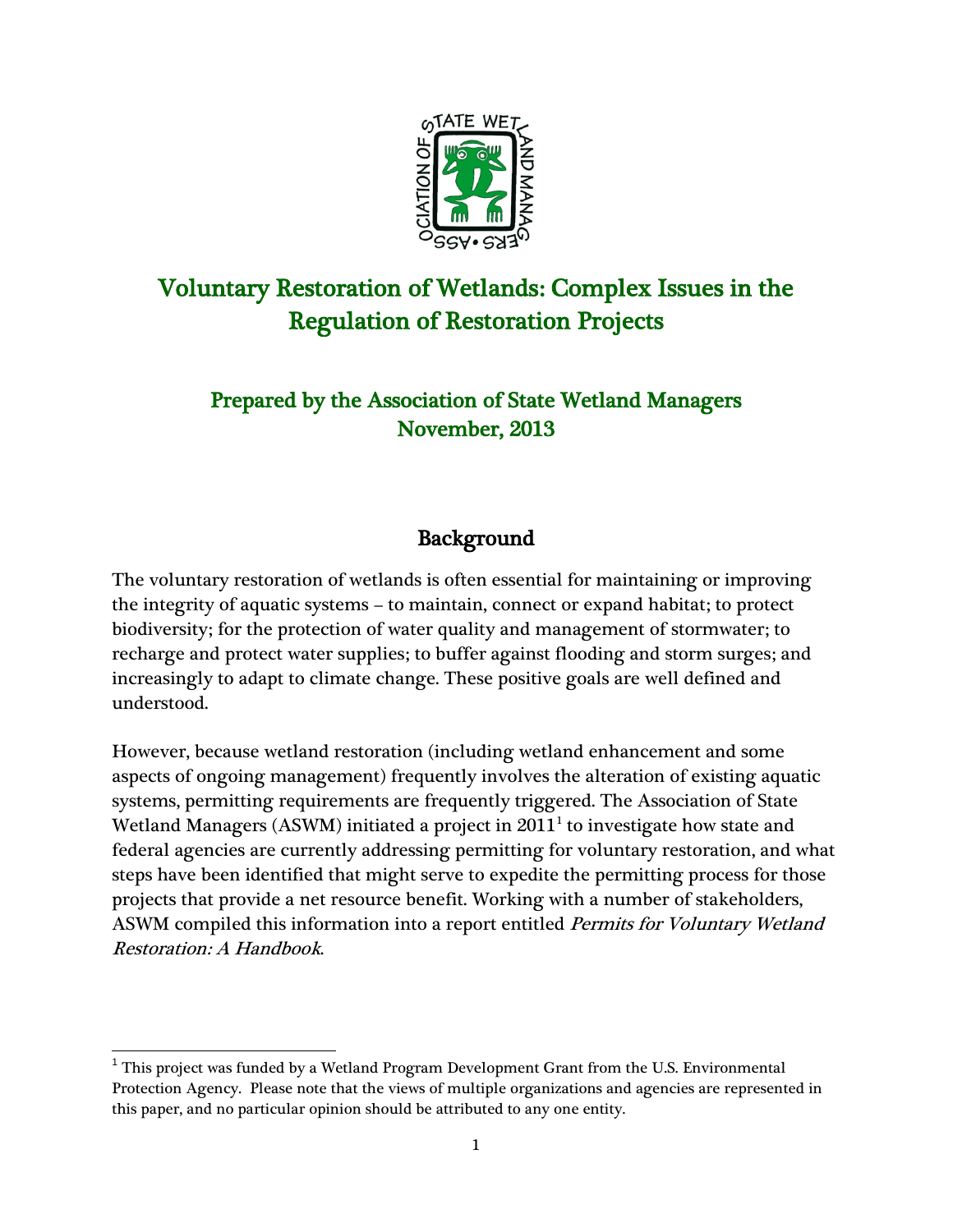During discussions among the stakeholder workgroup, it became apparent that some positions or concerns advanced by participants could not be readily resolved through the publication of a Handbook. This white paper is intended to document those unresolved concerns – including suggested program modifications that would require regulatory and or statutory changes beyond the purview of most wetland program managers. This paper describes the various (and sometimes conflicting) perspectives advanced by workgroup members for additional study by the ASWM, federal and state agencies, or other interest groups.

This paper is directed to those who already have an understanding of the importance of wetland restoration and management and the benefits of such work to the public through provision of ecological services, and it does not discuss those issues. We also recognize that restoration to meet compensatory mitigation requirements associated with federal, state, or tribal regulations is guided by distinct regulatory requirements defined in the permit process, and those permitting actions are not considered in this white paper.

## Differing Perspectives and Differing Roles in Wetland Restoration Permitting

Wetland restoration projects are carried out by an enormous range of interest groups, bringing different perspectives – and occasionally competing interests – to the discussion. The flexibility of the regulatory framework in responding to these concerns will to a great extent define our ability to expedite beneficial projects.

- Wildlife and waterfowl conservation groups have historically played a major role in restoration and protection of wetlands, and both government partners (USFWS, NRCS, state wildlife agencies) and non-profit organizations (DU) from this sector contribute significant expertise – and funding. Non-governmental organizations may be less familiar with the regulatory process or with the obligations of regulatory agencies.
- Fisheries interests often overlap with those of wildlife managers; however, conflict may occur when alteration of aquatic habitat favors one group of species over another.
- **State and federal water agencies** may be involved both with permitting and with restoration activities (e.g. nonpoint source management) – these groups typically understand the needs of both perspectives. Depending upon organizational structure, water managers may or may not be fully engaged with habitat concerns.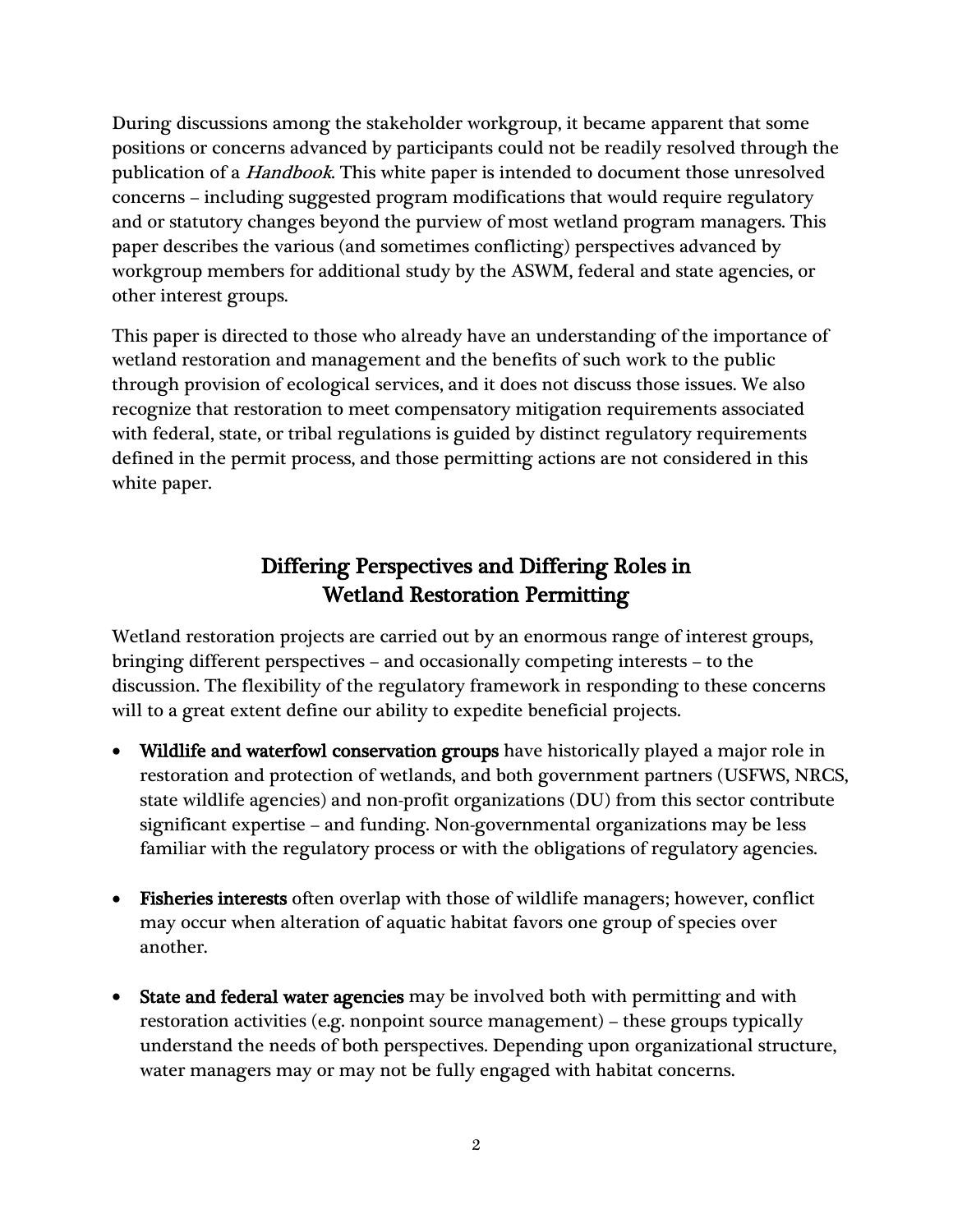- Local land use or zoning agencies may be concerned with changes in existing land use and the impact on broader planning processes, protection of aquifers, or similar watershed management issues.
- Entities responsible for protection from natural hazards, including floods and severe storms, have a distinct interest in wetland restoration to buffer and protect human communities.
- A range of agencies with responsibility for interrelated resource management programs – e.g. floodplain managers, endangered species protection, coastal zone management – are concerned with how wetland restoration intersects with their specific program responsibilities.

Obviously, the concerns of these groups are varied. This paper demonstrates how differing perspectives can lead to conflicting viewpoints during restoration permitting. There was no consensus among stakeholders about the best way to resolve some of these issues.

### Difficult to resolve issues

Principles and presumptions. In this discussion, "wetland restoration" is meant to encompass related voluntary actions that also include wetland enhancement, management actions that may require permitting, and other modification of wetlands to increase ecological benefits. It is recognized that not all restoration work requires permitting.

For purposes of this paper, it is generally presumed that a voluntary restoration project will have a net benefit (although this benefit may be difficult to define or measure). That is, we are not debating the merits of restoration.

Finally, this paper does not consider wetland restoration undertaken to mitigate for regulated activities; specific federal and state regulations govern compensatory mitigation.

The following issues are presented in no particular order. A range of perspectives regarding each issue are presented, often representing opposing views, without any attempt to attribute opinions or to resolve differences. All of these concerns merit additional study.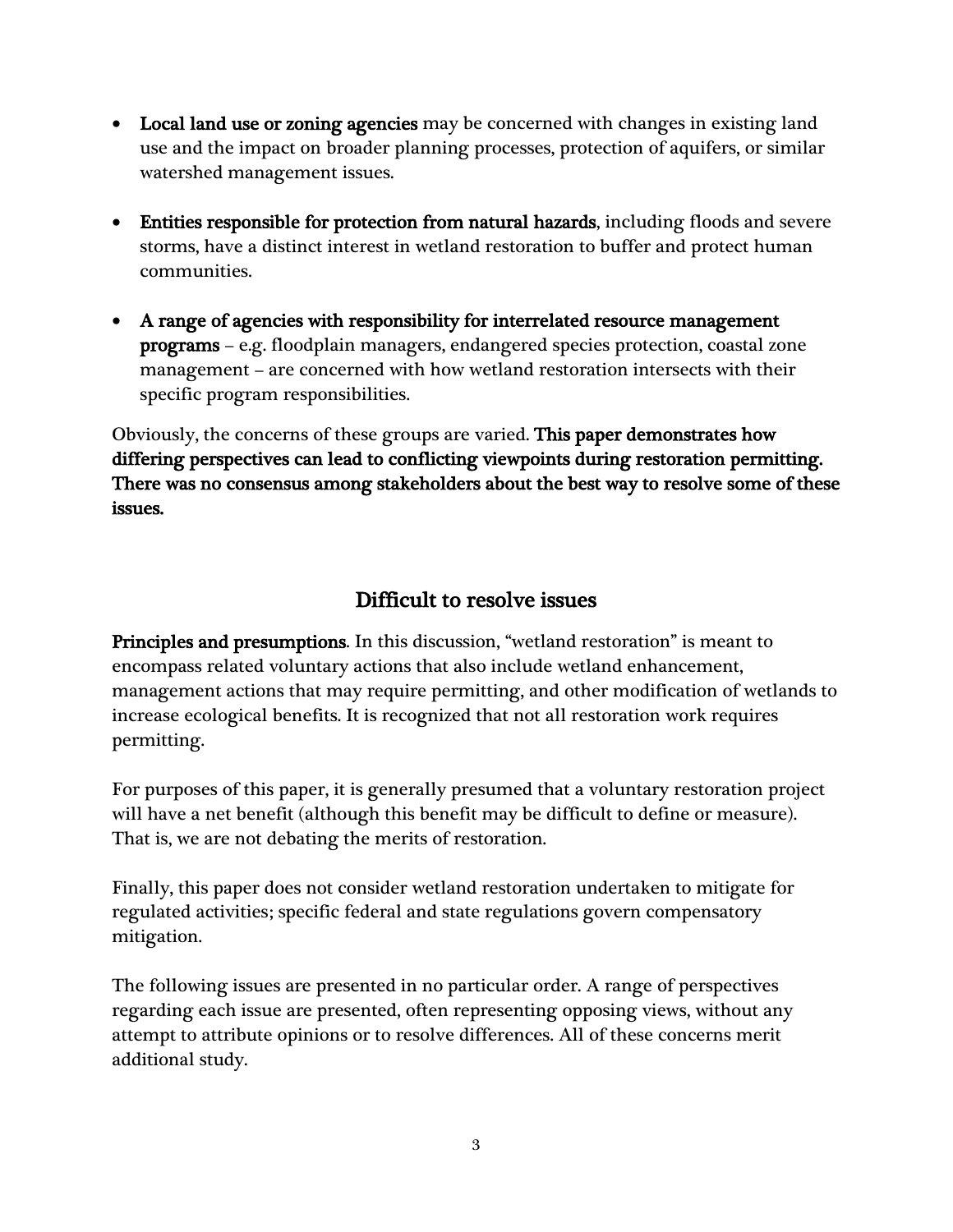### #1. Who is responsible for, or has the authority to, define restoration goals for a particular project?

#### Perspectives:

- A. The sponsor/funder of a project has the authority and responsibility to define project goals and desired outcomes. Alteration of private lands depends on the desires of the landowner, while modification of wetlands on public lands will reflect the goals of the responsible land management agency.
- B. Because wetlands are a component of commonly held water resources, regulatory decisions must take into account the views of multiple agencies, organizations, and individuals.
- C. Restoration (or enhancement) goals that are part of an established watershed or land management plan should be accepted by regulatory agencies.

Suggested considerations: Differing goals regarding wetland type, structure, and function may be difficult to resolve in the context of a single permit decision. Disagreements regarding basic project goals can result in significant added costs, delays, and frustration.

More positive outcomes are likely when restoration objectives are discussed outside of a specific project decision. Joint strategic planning, coordination with interest groups during development of wetland management plans for regions or watersheds, and similar approaches are excellent venues to identify mutually acceptable goals and outcomes. The needs and desires of landowners and land management agencies should be a specific component of such planning processes. For this approach to be effective, regulatory agencies must agree to accept the outcome of joint planning efforts.

#### #2. How can "net benefit" best be defined in terms of regulatory review? How should enhancement projects be evaluated, where there may be a tradeoff between desired values and outcomes?

#### Perspectives:

A. The sponsoring agency should be able to define the net wetland resource benefit, and make decisions regarding tradeoffs. The sponsor will take into account the desires of the property owner, or in the instance of public land, the goals of the agency responsible for land management decisions.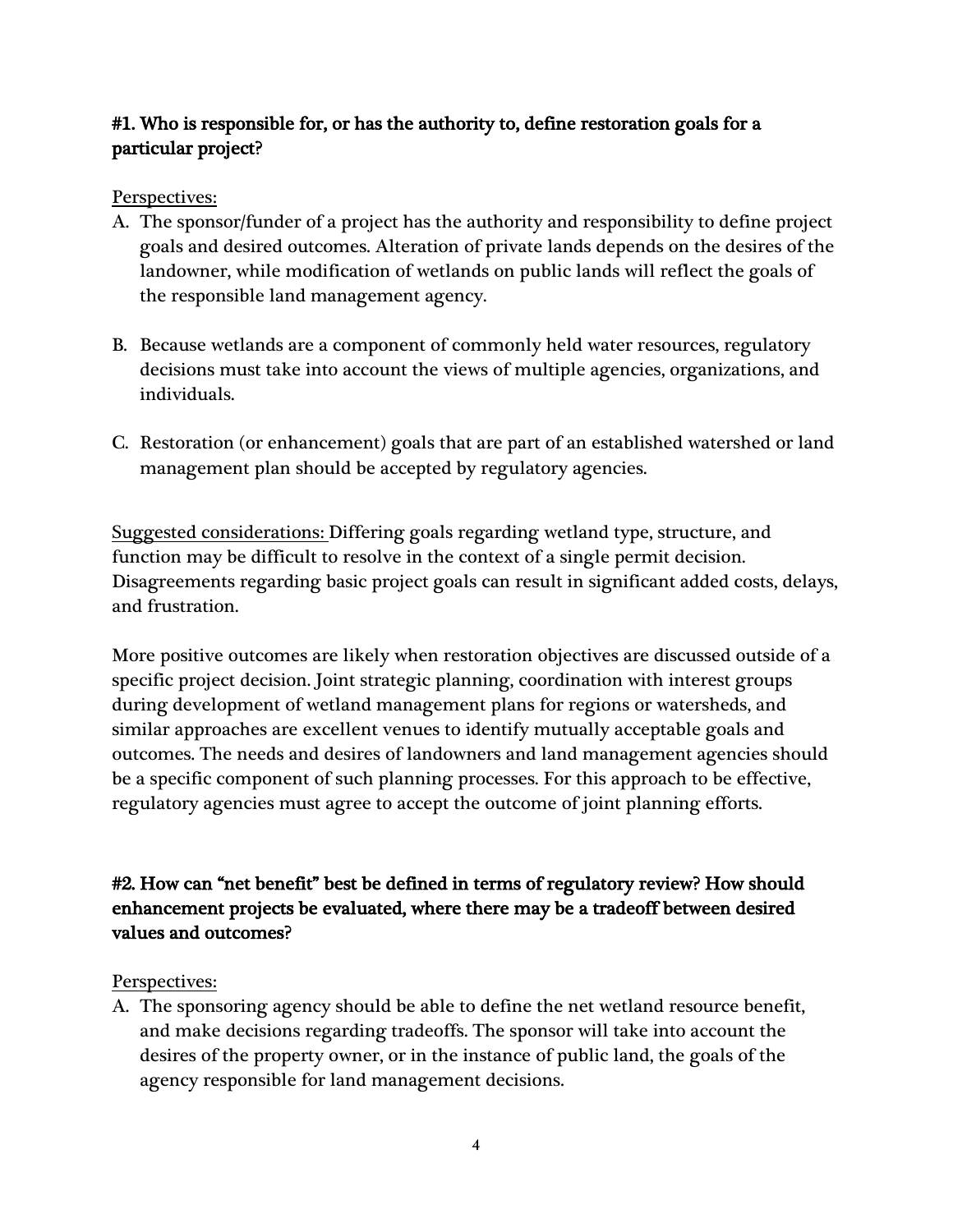- B. Because multiple stakeholders have a shared, common interest in water resources, all stakeholders should have an opportunity to participate in decision making. Regulatory agencies are charged with consideration of all perspectives and are responsible for weighing positive and negative impacts.
- C. It is the responsibility of restoration project sponsor to resolve the objections of other, potentially competing, stakeholders to ensure a net benefit.

Suggested considerations: Projects are clearly beneficial when there will be an increase in wetland function and services, and little or no adverse impact on any alternative function or service. Defining criteria or "sideboards" for these types of projects, and making them eligible for simple permit approval, will help to facilitate this discussion.

For projects that involve tradeoffs – where a single service or value is maximized over others – it may be helpful to agree upon planning processes or strategies that are acceptable to all parties. This is essentially the approach taken in NWP 27 leading to easy approval of many projects based on agreements with federal agency programs. Specified watershed plans or other state/tribal/local strategic plans may also be generally accepted. Where trade-offs are potentially significant – e.g. use of habitat for stormwater treatment – there should be a mechanism to consider the proposal very early in the project planning process, before significant resources are committed.

Alternatively, a state or region may define impacts that are unacceptable – e.g. loss of wetlands that are rare, difficult to replace, or that otherwise have special value. Once this is done, restoration specialists can be advised of such limits. Case-by-case decisions made during permit review are often counterproductive.

In the past, detailed technical models and assessments have been used to weigh the benefits of compensatory mitigation, and similar approaches could be applied to voluntary restoration. However, the time and cost associated with using such models may well outweigh their benefit.

### #3. How can the cost of the permitting process and the time required to obtain a permit be contained?

#### Perspectives:

A. Overall streamlining of the permit process – including simplified permit application forms, and reduction or elimination of duplicative reviews by multiple agencies – can greatly limit costs. This may include limiting the amount of information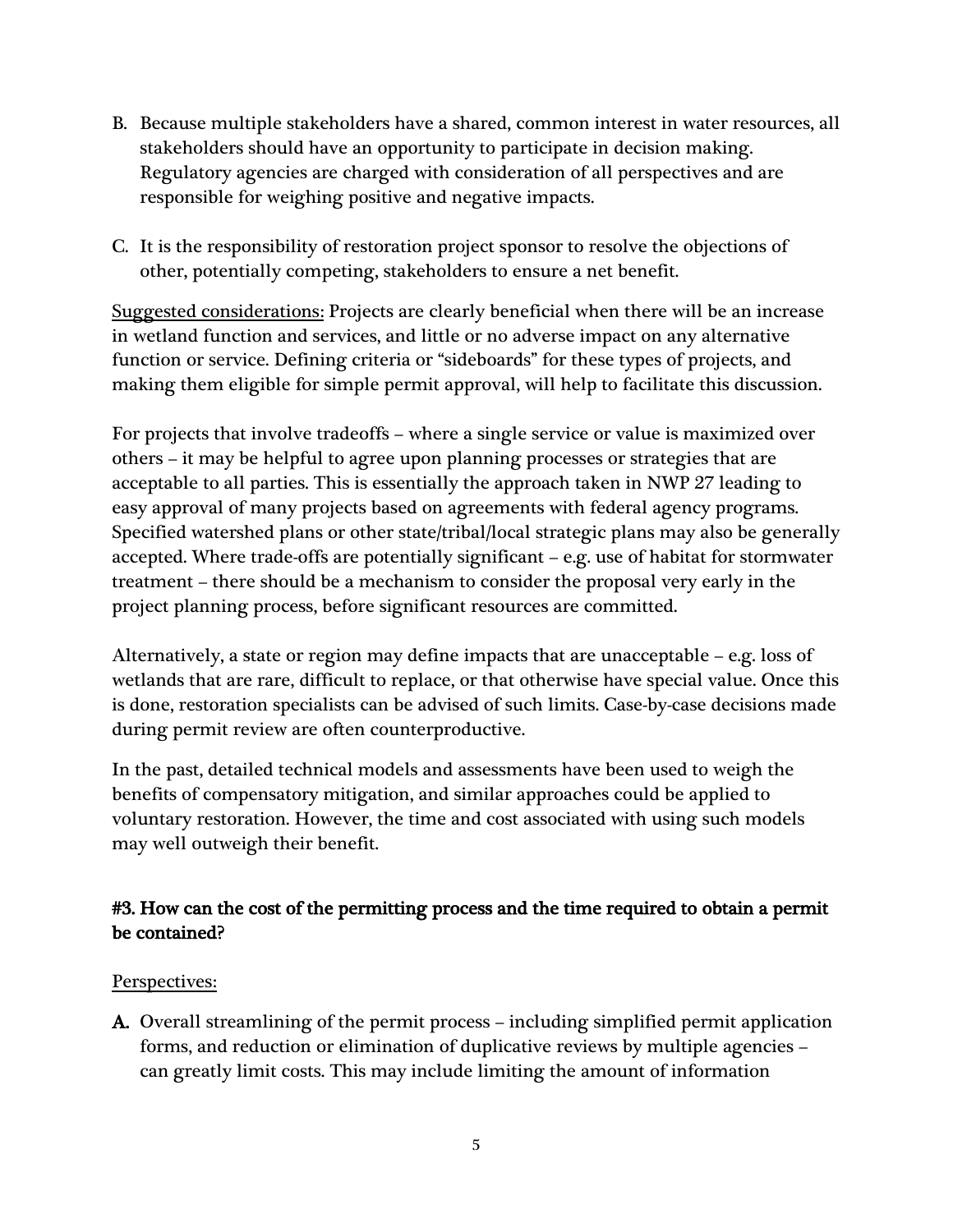requested by regulatory agencies during review.

- B. Simple, routine restoration measures should receive automatic approval.
- C. Permit fees should be waived for projects that provide a net benefit in terms of acreage or function.
- D. Early coordination among regulatory agencies and restoration practitioners, including formal pre-application meetings and site reviews, will expedite permit processing.
- E. Grant funded proposals should provide for the time needed for permit processing. Regulatory agencies should be informed of grant deadlines.
- F. Where multiple regulatory agencies are involved, procedures should be developed to carry out simultaneous review of restoration projects.

Suggested considerations: There is general agreement that reduced time spent processing permits for voluntary restoration will free staff for other responsibilities, and there is thus a mutual interest in streamlining these projects. Identification of projects that meet pre-defined criteria or adopt approved best management practices can expedite decision making, as can joint interagency training regarding procedures and practices.

### #4. How can regulatory programs best address emergency permitting – such as the need for expedited coastal wetland protection and restoration following Hurricane Sandy, and similar events?

- A. Where wetlands are catastrophically altered by natural events (hurricanes, flooding) or by failure of human infrastructure (e.g. dam failure, pipeline rupture), provisions should be available for the emergency stabilization and restoration of wetland systems. Actions to minimize further loss may require temporary fill or construction (e.g. placement of temporary berms, excavation of contaminated material) prior to completion of a permit process.
- B. Federal permit processes provide at least a portion of the needed authority. Federal regulations exempt "emergency reconstruction of recently damaged parts of currently serviceable structures" – an exemption that may apply to repair of dams, pipelines, or levees. However, this exemption may not address all resource damage resulting from a catastrophic event.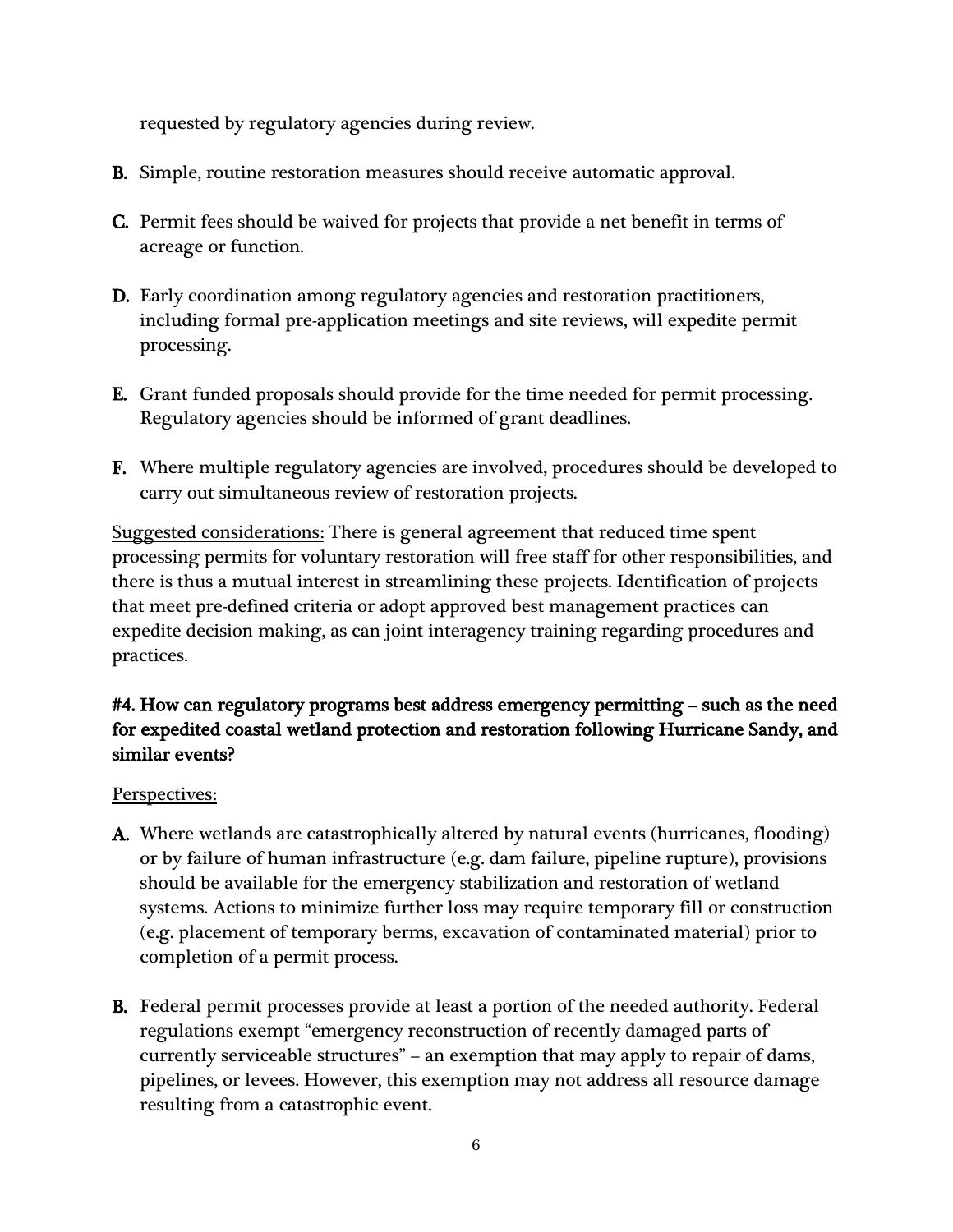The Corps of Engineers has also issued emergency permits on a regional basis that may serve as models for similar actions. Likewise, states that assume administration of §404 are authorized to issue emergency permits.

C. Many local regulations may also be applicable, and coordination between state, federal and local laws may be needed to address this issue through appropriate planning. Environmental planning may be addressed during local "disaster drills."

Suggested considerations. In catastrophic situations, there is often a need to act immediately, without allowing time for engineering studies or permit review. Subsequent long term repair or reconstruction may need to modify emergency measures. Primary attention should be given to authorization of immediate emergency measures. Because the needed response to an emergency is unpredictable, it may be appropriate to give primary regulatory agencies broad authority to approve emergency measures, recognizing that modification may be needed later.

### #5. Should the framework of §404 regulations be modified to better accommodate voluntary restoration, in a manner different than projects that result in wetland loss? In what ways?

- A. The §404 framework (and that of many parallel state/tribal regulations) is sufficiently broad and flexible to encompass wetland restoration projects. Current regulations can be adapted to recognize the special nature of restoration. Essentially, all actions that alter wetlands (and other waters) should be held to the same basic standards.
- B. §404 was developed to protect wetlands from degradation and loss. It was not designed to support positive actions, and should be modified to better accommodate restoration activities.
- C. Use of general permits (general authorizations, etc.) is helpful. However, the requirements for some general permits are too detailed. In some instances, agencies require as much information as is submitted for an individual permit. Additional simplification is possible.
- D. Wetland restoration activities that meet defined standards should be exempted from regulation.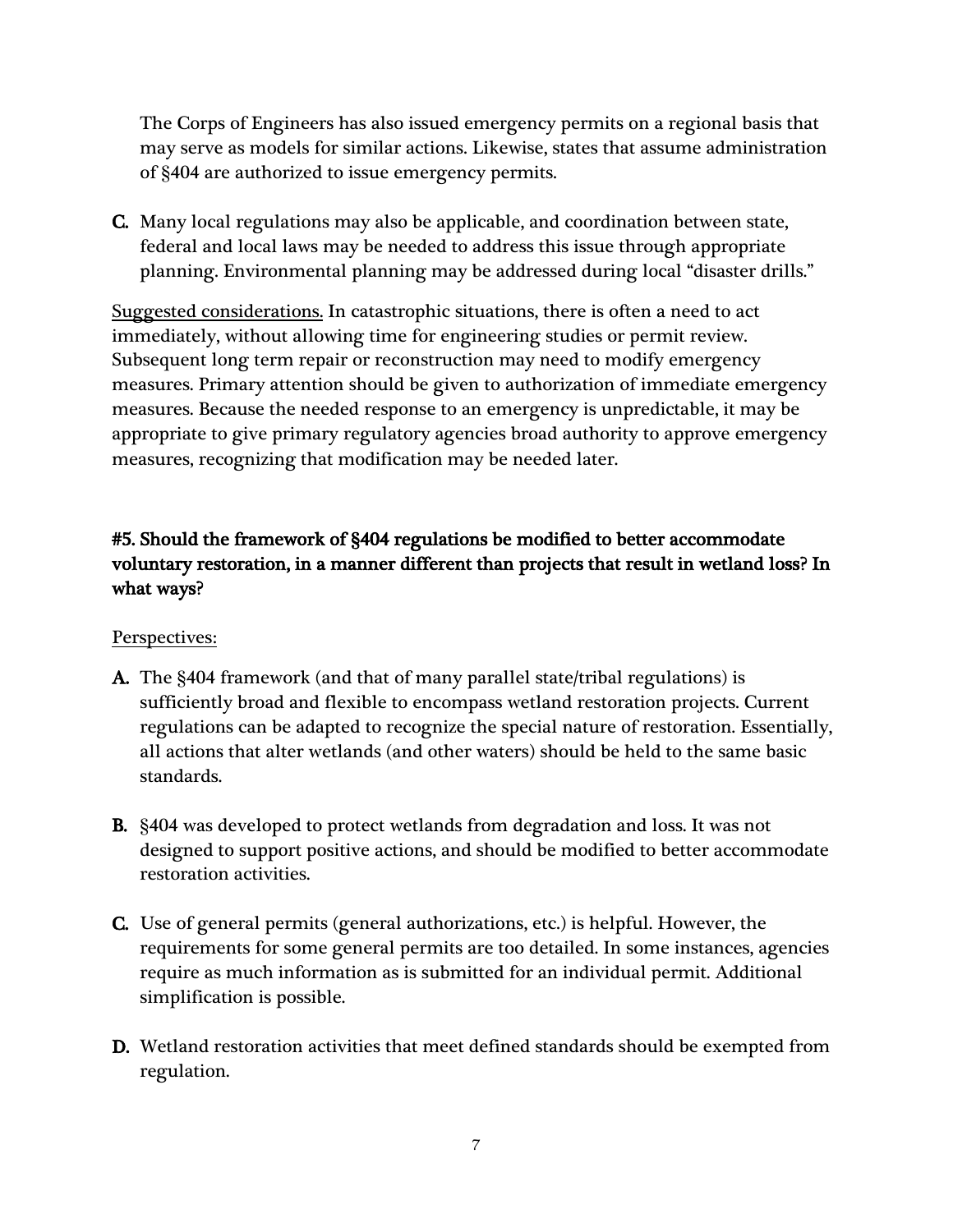- E. Mitigation regulations may benefit from clarification to the effect that mitigation for restoration actions is not required where regulated activities provide a net benefit. Clarification is needed regarding mitigation potentially associated with dam removal and impoundments.
- F. For beneficial restoration activities, the analysis of alternatives should be limited to consideration of restoration methods that may have a more limited impact, or that eliminate unacceptable outcomes (such as flooding of adjacent lands). Alternative sites for the restoration work are not typically a consideration.
- G. Many permit conditions that are regularly applied to compensatory mitigation such as monitoring to determine achievement of performance standards – are not applicable to voluntary restoration.

Suggested considerations: Given the scope of activities that fall under the category of "wetland restoration", it is unlikely that a basic change to §404 (or parallel state/tribal laws) could address all concerns. For example, while wildlife managers may see benefit in exemption of habitat restoration actions, they may not favor exemption of projects designed to enhance stormwater management functions by directing additional urban runoff to a wetland.

Stakeholders have had greater success with more targeted approaches to jointly identify actions that are highly unlikely to have adverse impacts from any perspective (e.g. breaking drain tiles that affect only an individual property). Regulatory review of such actions can be more easily streamlined, e.g. through an MOA or general permit.

Alternatively, stakeholders may participate in defining "best practices" for restoration activities to minimize impacts in ways that are mutually acceptable, with agreement to limit regulatory review of projects that meet these standards.

### #6. To what extent should the current – potentially degraded - condition of a wetland influence regulatory decisions?

- A. Most wetland restoration occurs in areas that are degraded or that have been significantly altered by past land use. Thus, any improvement is a benefit.
- B. Degraded or significantly altered wetlands often cannot be returned to historic condition due to changes in soils, hydrology, or other factors.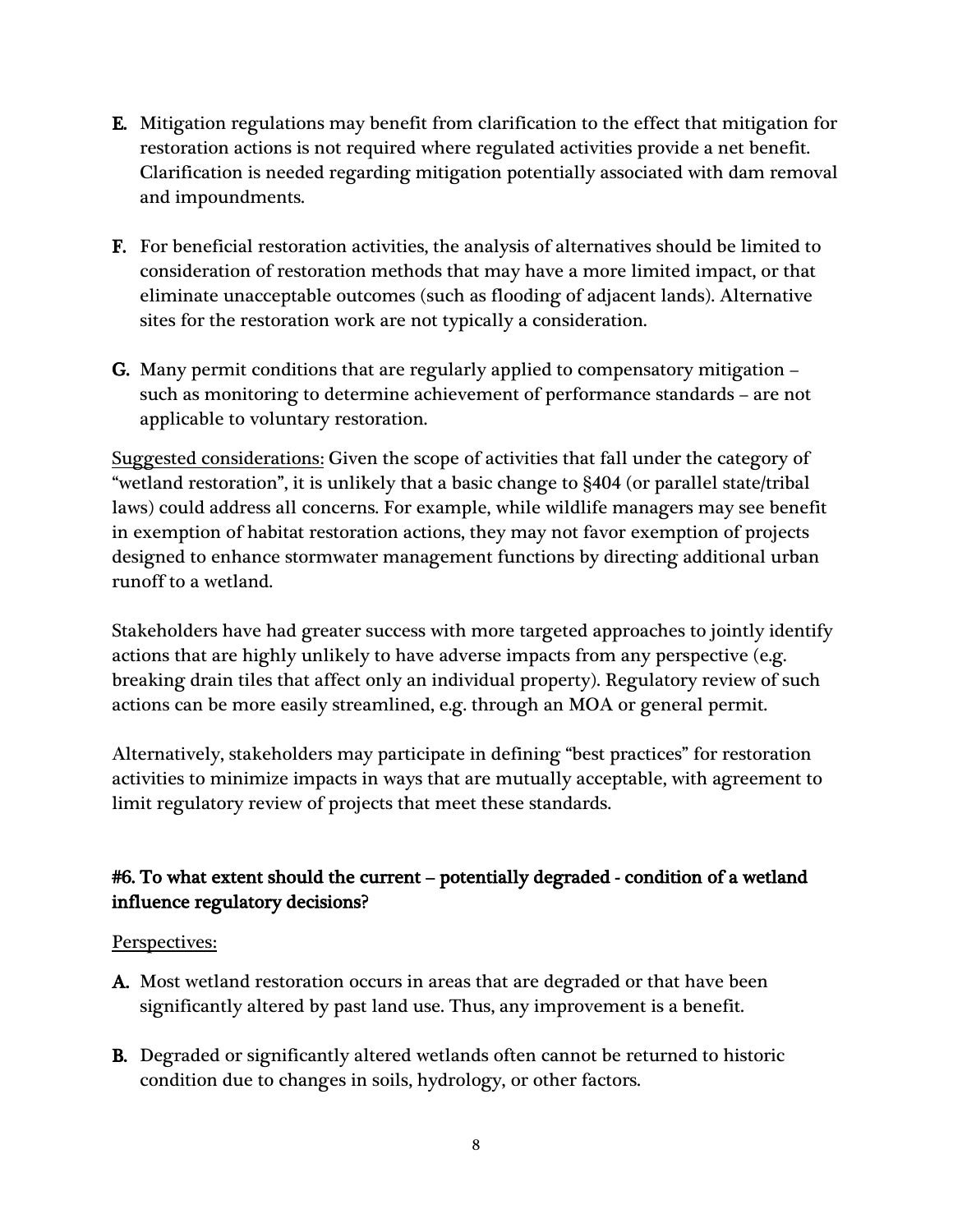- C. Landowners who are interested in wetland restoration may not want the type of wetland that was historically present – in particular wet meadow, scrub shrub, or other drier wetland types, or wooded areas that will not be established for decades. Restoration from farmed wetland to marsh or another wetland type with significant open water may be more desirable to the landowner, and is overall more beneficial than leaving the area in use for farming.
- D. Even degraded wetlands often provide ecological services. Therefore, regulatory agencies need to take into account the sum total of gains and losses resulting from the restoration activity.
- E. Historically altered or degraded wetlands may have the potential for restoration to historic condition, replacing lost wetland habitat or functions. They should not be altered in a manner that will preclude potentially more valuable restoration in the future.

Suggested considerations: Generally, restoration of a highly degraded site is of less concern than alteration of an intact wetland. Where concerns arise regarding restoration to produce a type that was not historically present (often with more open water), the potential benefits of restoring currently farmed or an otherwise significantly altered wetland should be discussed outside of the context of a particular project.

In some geographic areas, there will be little concern with restoration of farmed wetland or other areas that were historically drained or altered in a manner that is desirable to landowners. Where restoration to historic condition is a high priority for a state or tribal wetland program, advance planning for such restoration may help to avoid site by site conflicts. In some less common circumstances, there may also be concern with loss of those services that are currently provided by the site – even in a degraded condition. For example, diking of a farmed wetland that currently provides floodplain functions may interfere with normal flood flows; flooding of established woody vegetation on a partially drained site may result in loss of significant habitat.

### #7. Should an emphasis on restoration of "natural/historical" wetlands as part of the permit review process be modified? Is climate change a factor?

#### Perspectives:

A. The historic presence of wetlands on a site is one of the best indicators of the potential for restoration success. Historic wetland types developed in response to hydrogeomorphic conditions for a specific site, which in turn reflect long term interactions among chemical physical site conditions. For these reasons, historic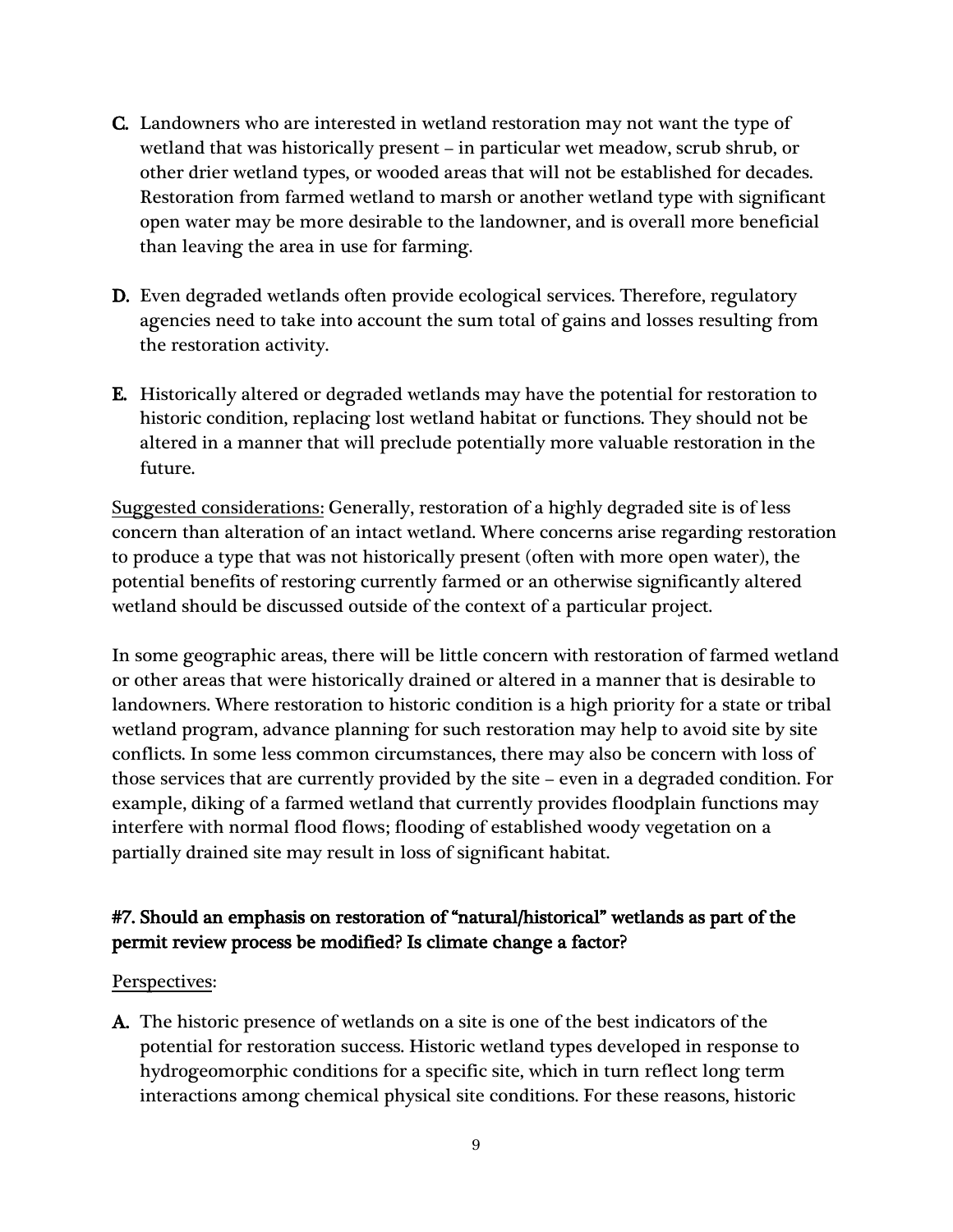wetlands are most likely to be successful.

- B. Past wetland loss has often resulted in loss of ecosystems functions that are now a priority.
- C. Some ecosystem functions can be provided by more than one type of wetland.
- D. Given the extent of human land use and modification of hydrologic and other conditions, it may not be feasible or practical to restore historic wetland ecosystems, especially on isolated parcels of land.
- E. Historical conditions including precipitation levels and resulting hydrology, length of growing season, and similar factors – may no longer be applicable in the future based on current climate change forecasts. For this reason, sustainable wetlands will depend upon projected future rather than past conditions.

Suggested considerations: Landscape level planning, and use of GIS mapping and modeling, may support planning for beneficial and sustainable wetland restoration. Where a need is identified for expansion of remnant wetland ecosystem types, or restoration of functions that are priorities for various sectors, interagency planning can help to define appropriate locations and set mutually beneficial goals. Multi-objective planning should be encouraged.

Uncertainty regarding future conditions calls for flexibility in design and optional approaches to future management (e.g. adjustable water control structures; buffers that allow for higher water levels as needed).

### #8. How can restoration partners most efficiently address the needs of related resource management programs? What opportunities exist for floodplain managers, coastal zone managers, heritage programs, etc. to sign off on best practices, minimizing project by project review?

#### Perspectives:

A. The sponsor of a restoration project is responsible for identifying and resolving any concerns of related programs. This may include screening projects through natural heritage/endangered species programs, historical/cultural sign-off as needed, floodplain approval, and so on.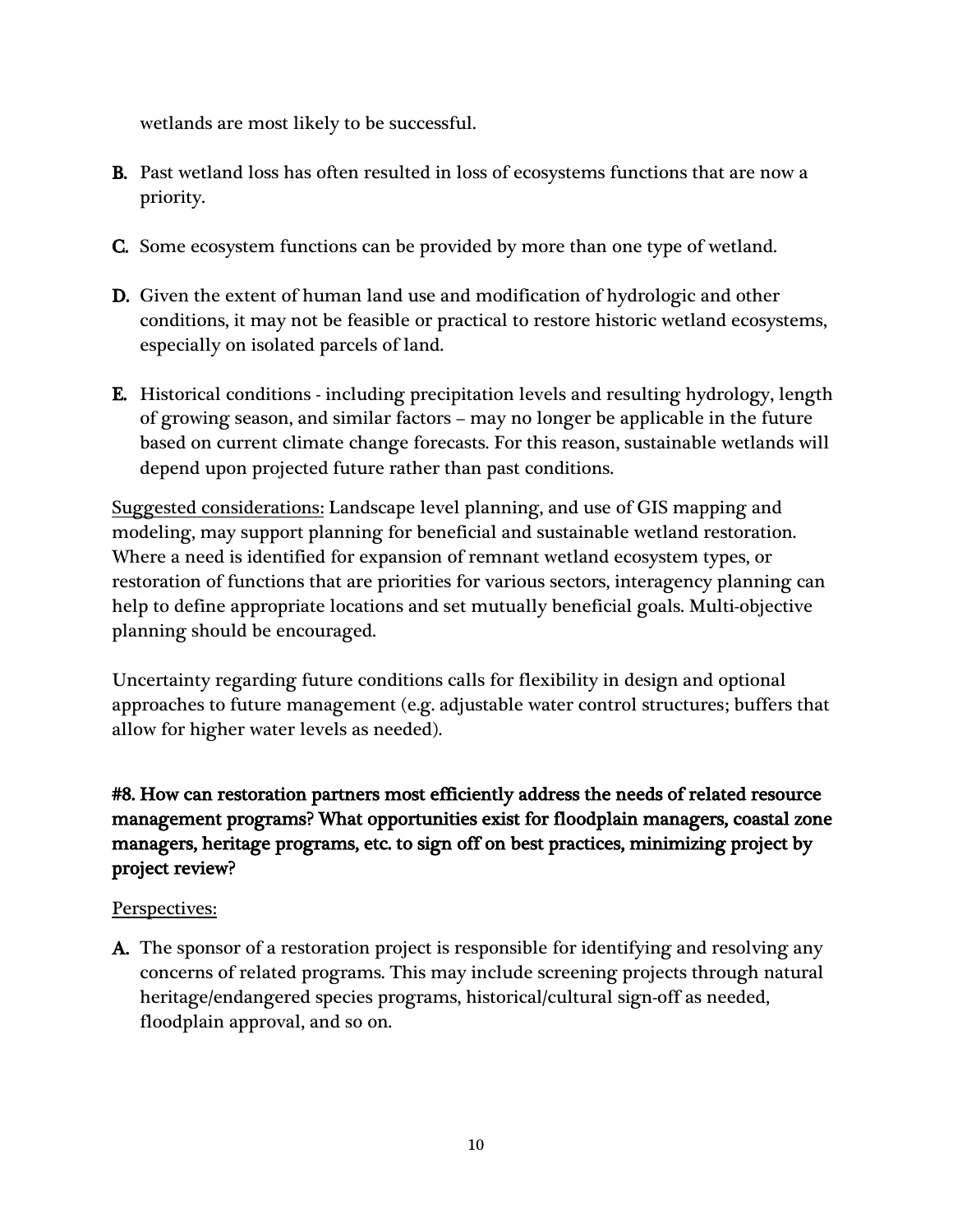- B. Regulatory agencies should assist restoration efforts by coordinating with related resource programs during the permit process.
- C. Agencies that have potential concerns related to wetland restoration should engage with restoration partners to identify ways to avoid these concerns, or to expedite review.

Suggested considerations: There is no single best approach to this issue, and it will likely be resolved on a statewide or regional level. Appropriate agency representatives should consider the best way to advance common goals. Each agency is responsible for defining potential concerns, and providing an effective mechanism to screen projects to avoid unintended consequences.

### #9. What additional considerations related to climate change mitigation or adaptation need to be addressed in permitting procedures?

- A. Issues related to climate change are likely to impact numerous resource management decisions in coming years. The impacts of climate change should be considered in planning restoration projects, even where the primary purpose is not related to climate change.
- B. Modification of the design of a restoration project, or management actions, may have a significant impact on the potential for increased carbon sequestration. For example, reducing the duration of drawdown of managed areas during the growing season may reduce decomposition, and thus increase net sequestration.
- C. In determining project goals and design, likely future hydrologic conditions should be considered to increase the sustainability of restored wetland systems.
- D. Restoration project design and approval should both support the flexibility needed to adapt to changing conditions. For example, structures that require active management have on occasion been discouraged in past years (due to the need for maintenance) – but such structures may be advisable where future hydrologic conditions are uncertain. In addition, it may be beneficial to include buffer areas in project plans to accommodate changing water levels.
- E. Both restoration design and approval should consider the establishment of vegetation that will be sustainable in the long term, even if such vegetation was not present historically. The range of vegetation, and future conditions, may be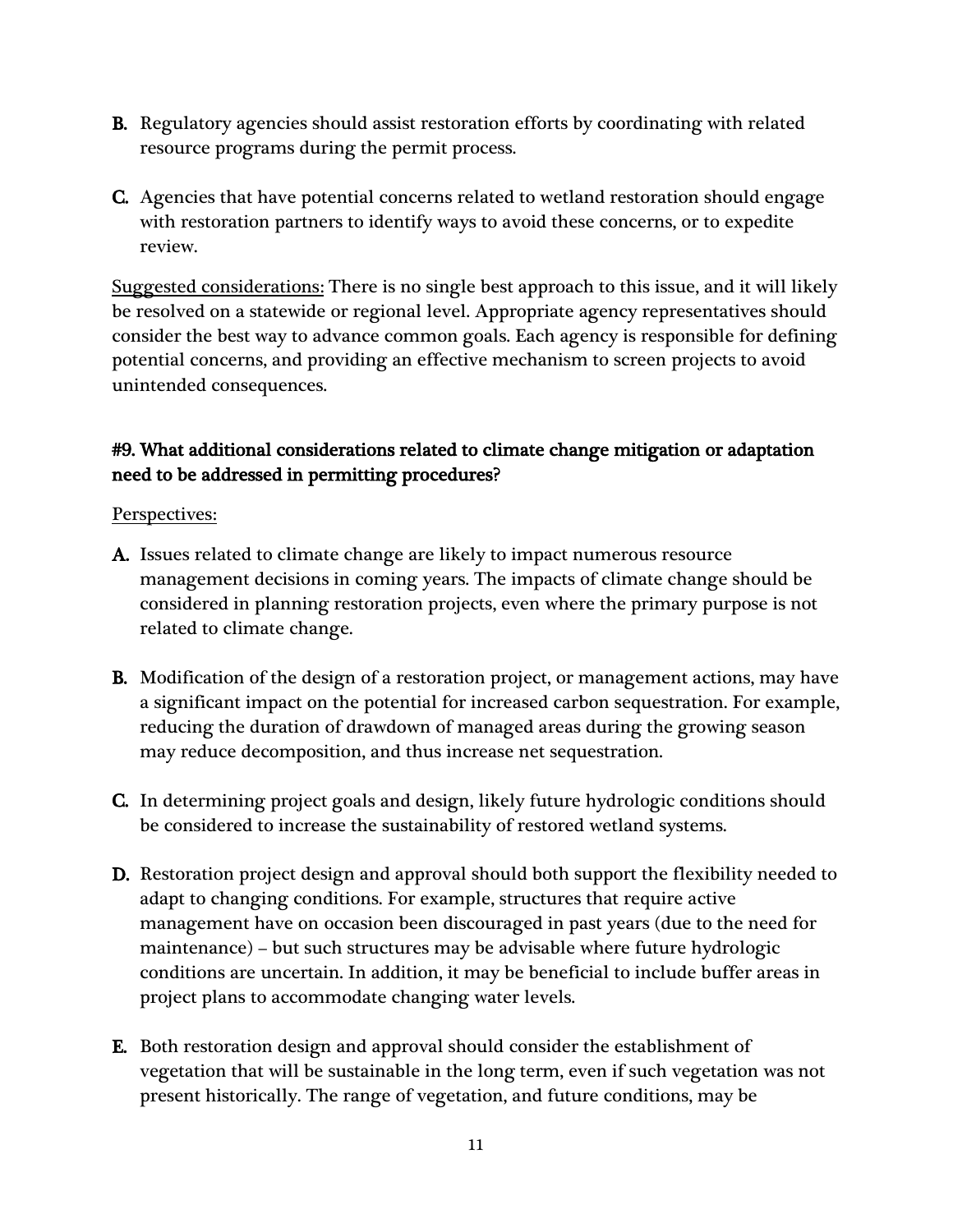modified, with a goal of establishing a beneficial plant community that can successfully compete with invasive plants following disturbance.

F. In general, regulation of wetland restoration should acknowledge the current uncertainty regarding future conditions, and encourage projects that are likely to provide positive benefits even where details of the final outcome are difficult to define.

Suggested considerations: The combination of urgency and uncertainty dictate the need for ongoing cooperation & modification in tandem with advancement of science and international policy. Planning for climate change is very limited in many geographic areas; wetland managers have the opportunity to highlight the potential role of wetland restoration and management both in carbon sequestration and for climate change adaptation early in planning discussions.

Regulatory issues should be a component of these discussions; regulatory barriers should not confront agencies and organizations that adopt wetland restoration as a valid approach to climate change adaptation.

## General Recommendations

• The importance of joint wetland planning. A recurring theme in this discussion is the need for cooperative planning efforts, whether on a watershed, statewide, regional, or ecoregional basis. It is unfortunate when opposing views are discovered late in a permit process, after one stakeholder has already become heavily invested in a course of action.

It should not be surprising that alteration of a single component of an ecosystem – even with the best intentions – will have multiple affects. Thus, ecosystem restoration is not as simple as stakeholders often expect.

As always, the answer is open collaboration and communication, outside of the processing of a single permit, to reach agreement on ways to proceed with projects that involve complex tradeoffs. The result, ideally, is broad support for projects that arrive at the permitting process. This does not mean that program managers need to redefine their specific goals and objectives – or to minimize the importance of their programs - but rather that all parties understand those goals, and provide advice in advance on any potentially unacceptable trade-offs. Collaboration may involve significant time and effort, but with a much improved outcome as restoration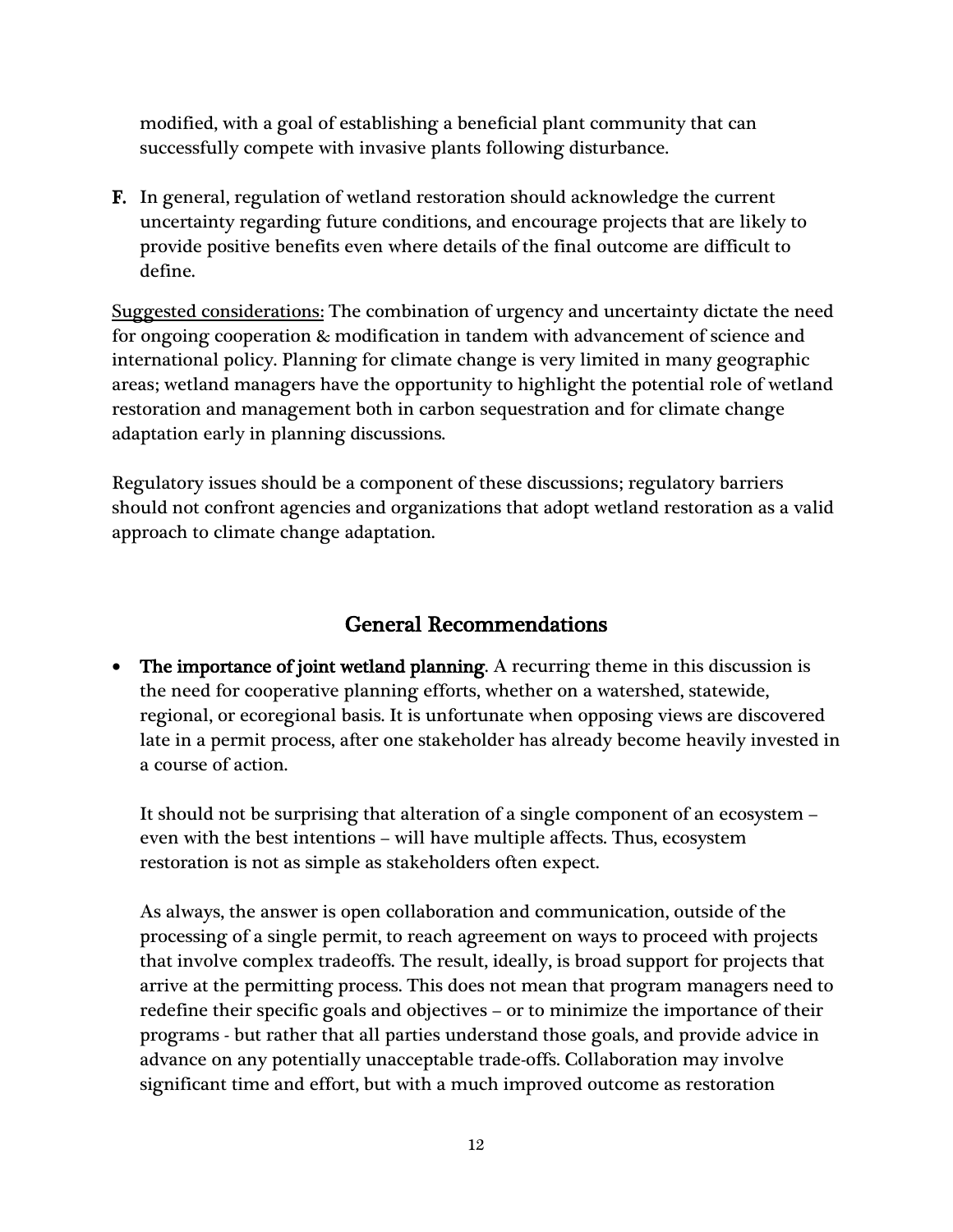projects move forward. Communication is always the foundation for trust, understanding, cooperation, and true partnership.

• Recognition of local and regional differences and needs. The national permitting framework under §404 allows for a regional perspective, e.g. in issuance of regional general permits, or regional conditions placed on nationwide permits. Managers should also expect to accommodate state/tribal or local concerns that may mandate an individualized approach to permitting.

Processes that work for Midwestern managers may not function well where coastal considerations need to be taken into account. Water law varies significantly from east to west. Environmental stressors that are considered in regulatory review also vary considerably in different geographic areas. Thus, agencies and organizations cannot expect a "one size fits all" approach to regulation. We can learn from each other, and national organizations often have a special perspective, but the best programs will also recognize specific state, tribal, and regional needs.

• Persistence and the need for adaptive management. State programs that have built successful wetland partnerships have generally done so over a period of many years. General permits and other means to expedite approval of restoration efforts have typically been improved and modified repeatedly over time.

At present, our ability to restore or enhance wetlands in a sustainable manner is increasingly uncertain in light of both climate change, and economic/social pressures. Partners should anticipate the need for ongoing coordination, evaluation of joint practices, and adaptive management as applied to program structure, as well as natural resources.

• Sharing Best Practices for Wetland Restoration. Over the past 30 years millions of acres of wetlands have been restored. However, information about how to site and restore wetlands successfully is scattered among agencies, wetland restoration experts, a variety of websites, and a variety of publications, books, reports and hard copy technical notes. Furthermore there is little information on which practices are most successful and sustainable and where (and with what wetland types) they can be applied. This means that wetland reviewers and permittees may be relying on much different sources of information and expertise as they either design wetland restoration projects or review them. The fragmented nature of information about how to design successful projects can also lead to project failure. There is a real need to identify the best wetland restoration practices available, identify gaps in knowledge and share this information through a variety of forums so that the overall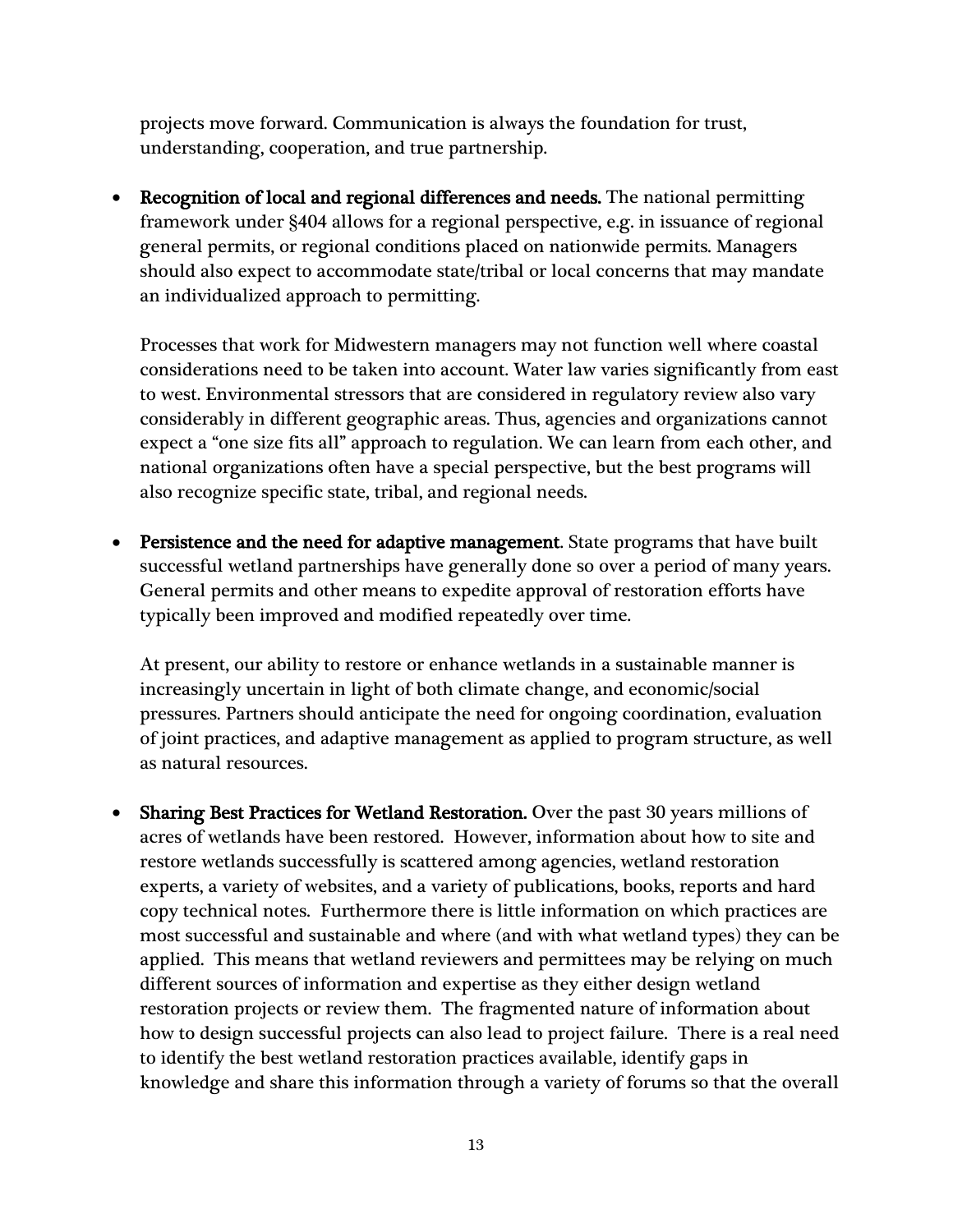level of expertise that permit reviewers and permit applicants bring to the table is improved. This will lead to more successful restoration projects as well as more consistent restoration permit processing.

• Measuring outcomes. The ability to improve programs over time depends on evaluation of past success or failure. In addition, both government agencies and nongovernmental organizations rely on the reporting of successful outcomes to build public support and to obtain funding for future work. In the past, it has often been difficult to assess wetland restoration success, in part because multiple partners "counted" the same increase in acreage, and also because acreage measures to not always accurately reflect benefits.

It is suggested that stakeholders jointly consider how to evaluate success, and share in the reporting of wetland restoration gains on a local, state or regional, or watershed basis. Measurement of success through monitoring of a restoration project should not be the sole obligation of the project sponsor. Measurements of outcomes may also be based on the success of the regulatory process itself. Some possible measures of a successful wetland restoration program – in addition to gains in wetland acreage and function - include the following.

- o Permit applications for restoration projects are processed in a timely manner (specific timeframe targets may be set by regional partners).
- o Agencies and organizations feel free to undertake wetland restoration projects that require a permit. That is, restoration is not avoided due to permit requirements.
- o Opposition to permit applications for restoration projects is reduced.
- o Wetland restoration projects are generally viewed as positive, joint efforts made possible by cooperation among agencies, individuals, and organizations.
- o The public is informed of positive improvements in habitat and water resources.

 $\blacklozenge$